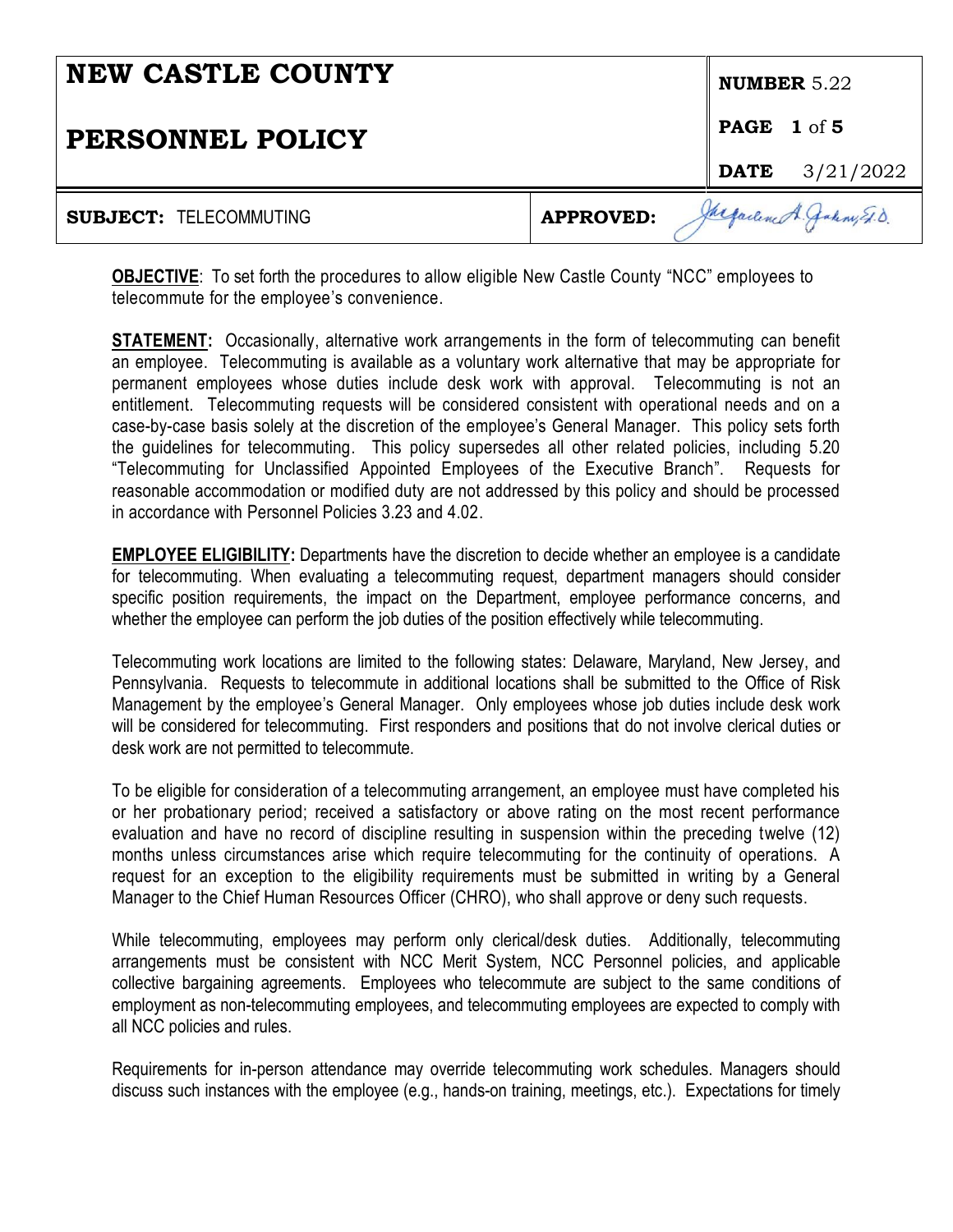| <b>NEW CASTLE COUNTY</b>      |                  | NUMBER $5.22$                 |  |                            |
|-------------------------------|------------------|-------------------------------|--|----------------------------|
| PERSONNEL POLICY              |                  | <b>PAGE</b> $2 \text{ of } 5$ |  |                            |
|                               |                  |                               |  | <b>DATE</b> $3/21/2022$    |
| <b>SUBJECT: TELECOMMUTING</b> | <b>APPROVED:</b> |                               |  | Jacqueline A. Jakeny Et.D. |

completion of work to established standards, attendance at meetings, responsiveness to department management/customers, and other performance criteria are the same for telecommuting and nontelecommuting employees. Departments should apply the same performance standards to employees regardless of work location.

### **I. EMPLOYEE REQUESTING TELECOMMUTING**

**PROCEDURE TO REQUEST TELECOMMUTING:** Employees who desire to telecommute for their convenience must submit a signed copy of the Telecommuting Agreement (Attachment 1 hereto) to the employee's General Manager.

**DEPARTMENT REVIEW:** Managers should work with the employee to evaluate the telecommuting request, considering telecommuting suitability criteria, and maintaining consistency and equity of decisions across their department/division/office. If there is uncertainty about the potential effectiveness of a proposed telecommuting arrangement, the manager may consider allowing the employee to telecommute on a pilot basis. A review period should be established, upon the completion of which, the Manager may approve or disapprove the continuation of the telecommuting arrangement. In cases where a Manager denies an employee's request to telecommute, the Manager shall document in writing the specific reasons for such denial. The General Manager shall provide the CHRO a copy of all employee requests to telecommute and the departmental approvals or denials.

NCC has the right to refuse to make telecommuting available to an employee and reserves the right to terminate a telecommuting arrangement at any time.

### **II. TELECOMMUTING ON A LIMITED BASIS DURING INCLEMENT WEATHER, OTHER**

**EMERGENCY CONDITIONS, OR FOR THE EMPLOYEE'S CONVENIENCE:** In instances of inclement weather, other types of limited emergencies, or for the employee's convenience on a limited basis, eligible employees who do not otherwise have an approved Telecommuting Agreement may request to telecommute for the period of inclement weather, emergency, or convenience on a limited basis.

### **PROCEDURE TO REQUEST TELECOMMUTING ON A LIMITED BASIS:**

An eligible employee who wishes to telecommute on a limited basis shall request of approval from his/her General Manager prior to the start of the employee's shift by email, telephone, or other approved form of communication. The requesting employee may submit such a request to his or her immediate supervisor if the General Manager has delegated the authority to approve such requests to the supervisor.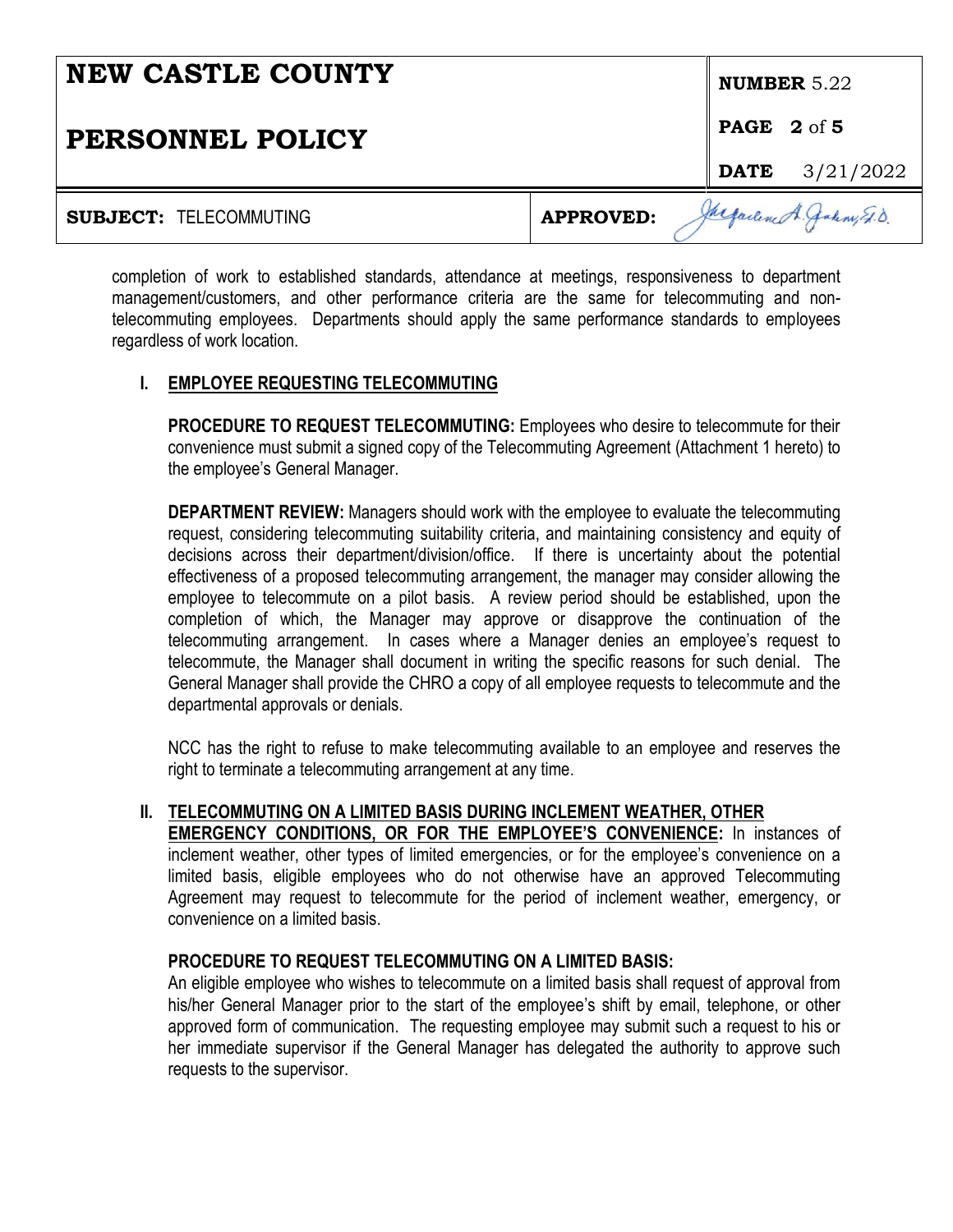| <b>NEW CASTLE COUNTY</b>      |                  | <b>NUMBER</b> $5.22$ |                         |
|-------------------------------|------------------|----------------------|-------------------------|
| PERSONNEL POLICY              |                  | <b>PAGE 3 of 5</b>   |                         |
|                               |                  |                      | <b>DATE</b> $3/21/2022$ |
| <b>SUBJECT: TELECOMMUTING</b> | <b>APPROVED:</b> | Jacqueline A.        |                         |

An employee who is approved to telecommute on a limited basis shall not be required to execute a Telecommuting Agreement provided that the employee does not telecommute for more than three (3) days within a pay period. Such employees shall be expected to adhere to all applicable laws and NCC policies.

**DEPARTMENT REVIEW:** Managers should work with the employee to consider telecommuting as an option during inclement weather or other emergencies when NCC remains open. The General Manager may approve telecommuting in the event of an emergency condition if there is no significant negative impact to the County. NCC has the right to refuse to make telecommuting available to an employee and reserves the right to terminate a telecommuting arrangement at any time. The CHRO shall receive a copy of all requests and approvals or denials.

**TELECOMMUTING AGREEMENT:** A Telecommuting Agreement is a written plan outlining the understanding of, and commitment to, telecommuting as mutually agreed upon by the employee and their department, and is required for regular telecommuting arrangements. The Telecommuting Agreement must define:

- A work schedule that specifies the number of days and hours per day for telecommuting.
- The duration of the Telecommuting Arrangement.
- Responsibility for NCC telecommuting equipment.
- Circumstances requiring on-site attendance.
- Employee agreement to maintain a safe work environment.

Employees and managers shall sign and comply with the requirements of the Telecommuting Agreement (Attachment #1 hereto). The Telecommuting Agreement may be terminated in its entirety or for a period of time by the department at any time with 14 calendar days' notice, unless the employee is being investigated for a violation of law or NCC policies, an emergency, or unforeseen operational needs, in which case, it may be terminated immediately. Changes to Telecommuting Agreements may be requested by the employee for the convenience of the employee. Telecommuting Agreements are meant to be responsive to the changing needs of the workplace and should be reviewed at least yearly. When a Telecommuting Agreement is terminated, the department shall notify the CHRO.

**TELECOMMUTING WORK LOCATION:** Employees who are approved to telecommute shall create an appropriate work environment with a designated workspace within their residence. The employee's residence must be in Delaware, Maryland, New Jersey, or Pennsylvania. Employees must use the NCC Cisco Z3 (aka black box) or NetMotion Mobility software to connect to the office securely and access their phones to assure operations are maintained during this time. Injury resulting from unsafe work conditions at the employee's alternate work location, which is not in the control of the NCC, is the responsibility of the employee. The alternate work location is not intended to permanently replace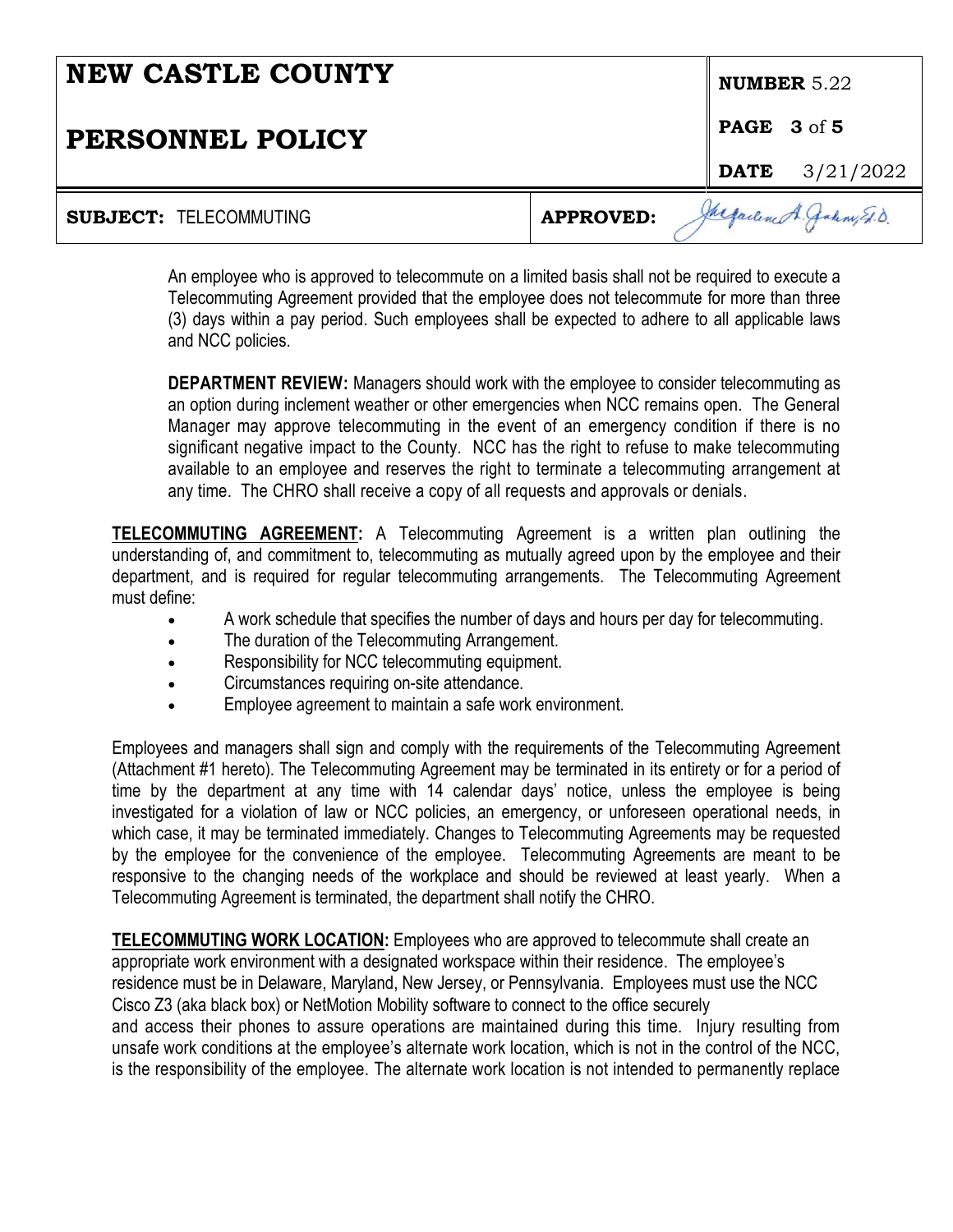| <b>NEW CASTLE COUNTY</b>      |                  | NUMBER $5.22$        |                           |
|-------------------------------|------------------|----------------------|---------------------------|
| PERSONNEL POLICY              |                  | <b>PAGE 4</b> of $5$ |                           |
|                               |                  |                      | <b>DATE</b> $3/21/2022$   |
| <b>SUBJECT: TELECOMMUTING</b> | <b>APPROVED:</b> |                      | Jurgarene A. Jakeny Et.D. |

the employee's assigned NCC facility work location. The employee shall continue to use NCC's address and phone number(s) for all communications and email signatures.

The employee's situs of employment remains New Castle County, Delaware. The employee is expected to report to NCC offices periodically, as may be required by the employee's supervisor. When in-person meetings are called, they will be held in NCC offices. The employee is supervised and receives work instructions by and through NCC in New Castle County, Delaware. The employee's employment and performance of work is governed by the laws of the State of Delaware, without regard to choice of law rules.

**FURNISHING EQUIPMENT:** NCC will not assume responsibility for operating costs, home maintenance, or other costs incurred by employees who are approved to telecommute. Examples include but are not limited to hardware/software repair, telephone equipment, service or repair, travel costs which would not otherwise be incurred, office desk or chair, broadband/internet access. Employees will be responsible for any licensing costs incurred for the installation of required software at their telecommuting work location.

**WORK SCHEDULES AND TIMEKEEPING:** Employees who are approved to telecommute shall work an agreed-upon schedule which shall be documented with the employee's General Manager. When working remotely, such employees must respond to telephone calls and emails as they would if working on-site. Employees shall record their time and the number of hours worked per day. Employees and managers are required to comply with all timekeeping and overtime regulations defined by state or federal law (e.g., the Fair Labor Standards Act), collective bargaining agreements, County Code, and County policies. Work schedules for employees who are non-exempt under the Fair Labor Standards Act must comply with its requirements, and all applicable Merit System Rules. Employees must obtain their manager's written approval for any alterations to their schedule, including overtime, the accrual of comp time, and flextime as defined in NCC Personnel Policies and applicable CBAs. Managers must ensure accurate recording of the employee's hours worked. For employees who are represented by a union, refer to the applicable contract language addressing hours of work, overtime, and scheduling.

**REQUESTS FOR TIME OFF:** Request to use Sick, Vacation, or any other accrued leave while telecommuting must be requested and approved in the same manner as when working in the office. If the employee becomes ill during scheduled hours, he/she must report those hours worked, report the time of the illness, and use Sick Leave for hours not worked.

**WORKING WITH FAMILY MEMBERS AT HOME:** Telecommuting generally may not be used to provide active care for a child or any other individual.

**WORKERS' COMPENSATION:** Consistent with law, NCC shall provide workers' compensation protection for all employees while in the course of employment within the agreed-upon location and defined work schedule. NCC assumes no responsibility for any activity, damages, or injury which is not directly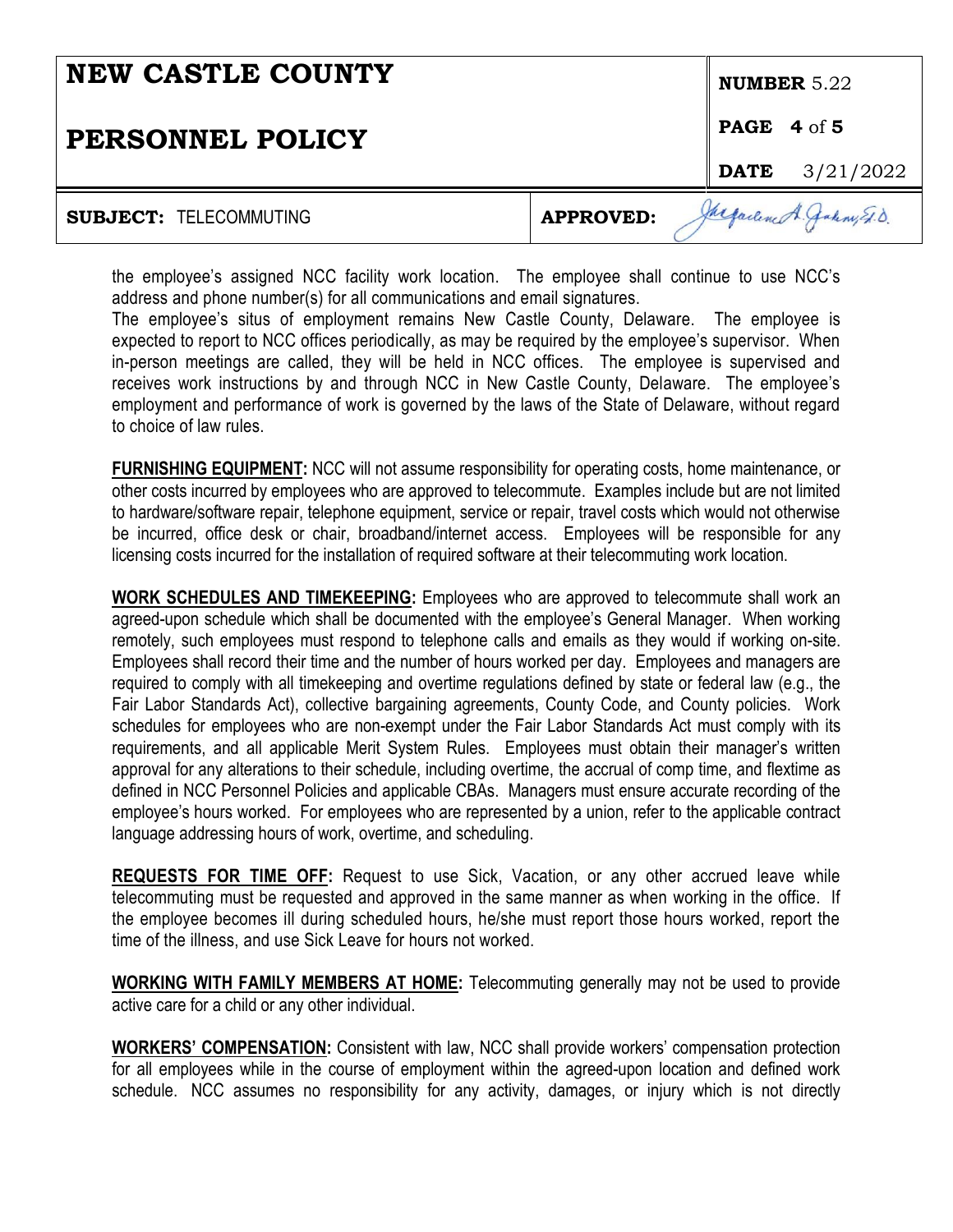| <b>NEW CASTLE COUNTY</b>      |                  | <b>NUMBER</b> $5.22$     |
|-------------------------------|------------------|--------------------------|
| PERSONNEL POLICY              |                  | PAGE 5 of 5              |
|                               |                  | <b>DATE</b> $3/21/2022$  |
| <b>SUBJECT: TELECOMMUTING</b> | <b>APPROVED:</b> | Jacqueline A. Jakny E.D. |

associated or resulting from the official desk duties for which the County has no ability to exercise control. NCC assumes no liability for injuries occurring in the employee's telecommuting work location outside the agreed-upon work hours.

**INCOME TAX:** It will be the employee's responsibility to determine any income tax implications of maintaining a home office area. The County will not provide tax guidance, nor will the County assume any additional tax liabilities. Employees are encouraged to consult with a qualified tax professional to discuss income tax implications.

**INSURANCE:** As telecommuting on a regular basis may affect employees' home insurance policies, employees should inform their insurance company before commencing with a telecommuting agreement. Employees will be responsible for any resulting increase in home insurance premiums. Employees should also check that the terms of their mortgage allow for telecommuting.

NCC is not liable for loss, destruction, or injury that may occur in or to an employee's telecommuting location. This includes family members, visitors, or others that may become injured within or around the employee's home. The County assumes no responsibility for employees' real or personal property.

No NCC in-person meetings shall take place at the telecommuting location.

**RELATED POLICY CONSIDERATION:** Telecommuting staff must adhere to all departmental and NCC policies including, but not limited to policies regarding confidentiality of information, work schedules, work hours, use of equipment, ethics, performance, leave usage, and tracking of work hours. All time off and leave provisions under applicable policy, or the collective bargaining agreement for represented employees, continue to apply under a Telecommuting Agreement. NCC reserves the right to monitor and log, without notice, all telecommuting activity, including, but not limited to, email. Employees that are telecommuting should have no expectation of privacy in the use of County-related resources.

**REQUIRED ACTION:** The Chief Human Resources Officer and department general managers shall be responsible for the implementation of and compliance with this policy.

Established: 3/21/2022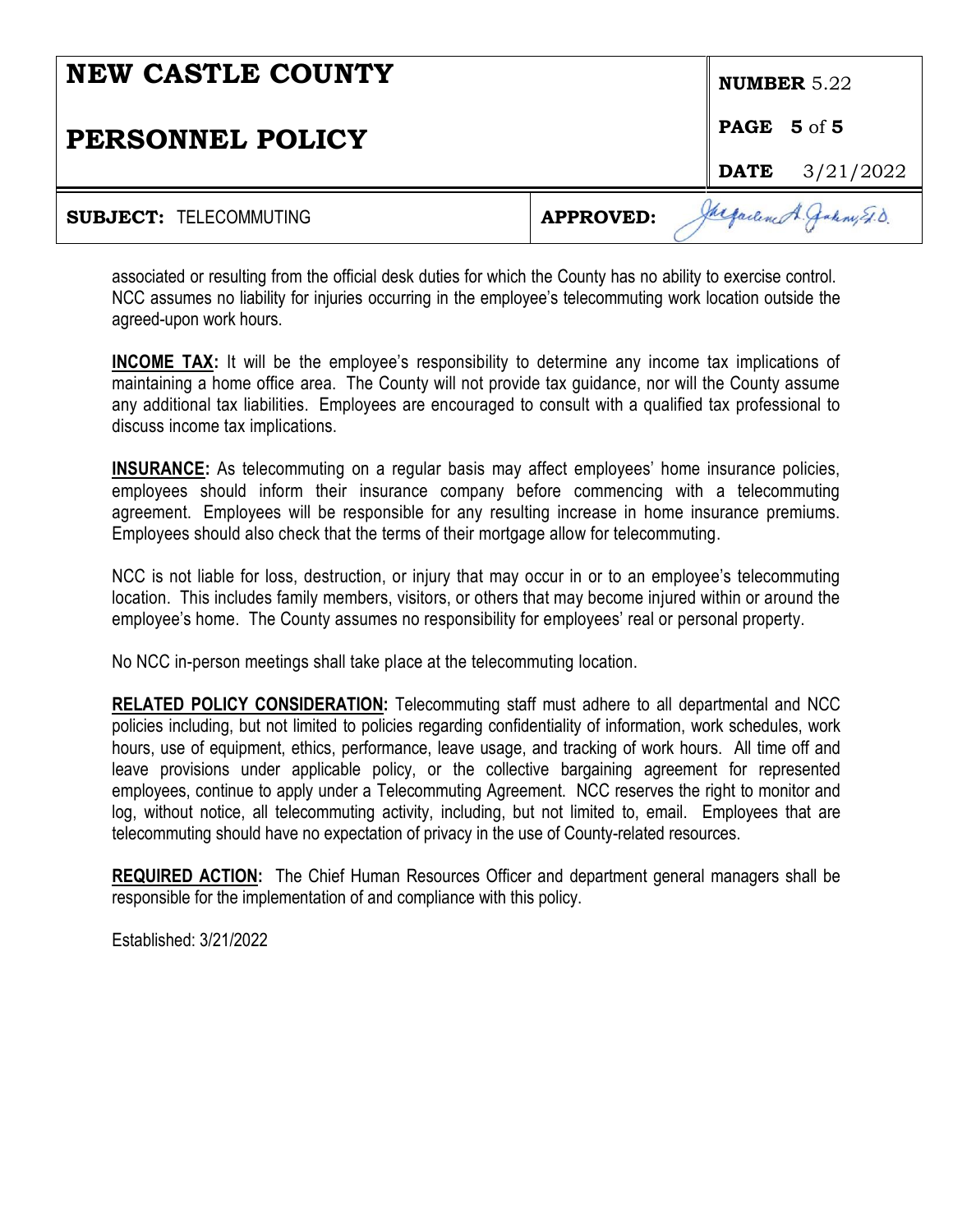

# **Telecommuting Agreement Attachment #1 Personnel Policy 5.22**

### **EMPLOYEE TO COMPLETE:**

I have reviewed New Castle County's Telecommuting Policy known as Personnel Policy No. 5.22 (the "Policy").

I am an eligible employee pursuant to the Policy. The Yes No

For my convenience, I request to work the following hours remotely:

Week one: Mon: \_\_\_\_ Tues.: \_\_\_\_ Weds.: \_\_\_\_ Thurs.: \_\_\_\_ Fri.: \_\_\_\_

Week two:

Mon: Tues.: Weds.: Thurs.: Fri.: Fileston:

My proposed telecommuting location is: \_\_\_\_\_\_\_\_\_\_\_\_\_\_\_\_\_\_\_\_\_\_\_\_\_\_\_\_\_\_\_\_

Street Address

 $\overline{\phantom{a}}$  ,  $\overline{\phantom{a}}$  ,  $\overline{\phantom{a}}$  ,  $\overline{\phantom{a}}$  ,  $\overline{\phantom{a}}$  ,  $\overline{\phantom{a}}$  ,  $\overline{\phantom{a}}$  ,  $\overline{\phantom{a}}$  ,  $\overline{\phantom{a}}$  ,  $\overline{\phantom{a}}$  ,  $\overline{\phantom{a}}$  ,  $\overline{\phantom{a}}$  ,  $\overline{\phantom{a}}$  ,  $\overline{\phantom{a}}$  ,  $\overline{\phantom{a}}$  ,  $\overline{\phantom{a}}$ City, State, Zip Code

This is my residence. I will maintain a safe work environment within this location which will be free from hazards or injury. I understand this is my only approved telecommuting location.

The duration of the telecommuting arrangement is:

Start date:  $\Box$ 

End date: \_\_\_\_\_\_\_\_\_\_\_\_\_\_\_\_\_\_\_

I have been assigned the following County issued equipment for purposes of telecommuting:

Laptop □ Yes No □ Asset tag number: \_\_\_\_\_\_\_\_\_\_\_\_\_\_\_\_\_\_\_\_\_\_\_\_\_\_\_\_\_\_\_\_\_\_\_ Mouse  $\Box$  Yes No  $\Box$ Carry Bag  $□$  Yes No  $□$ Cisco  $Z3 \overline{)}$   $\overline{ }$  Yes No  $\overline{ }$ <br>Monitor  $Z3 \overline{)}$  No  $\overline{ }$ Monitor  $\Box$  Yes No  $\Box$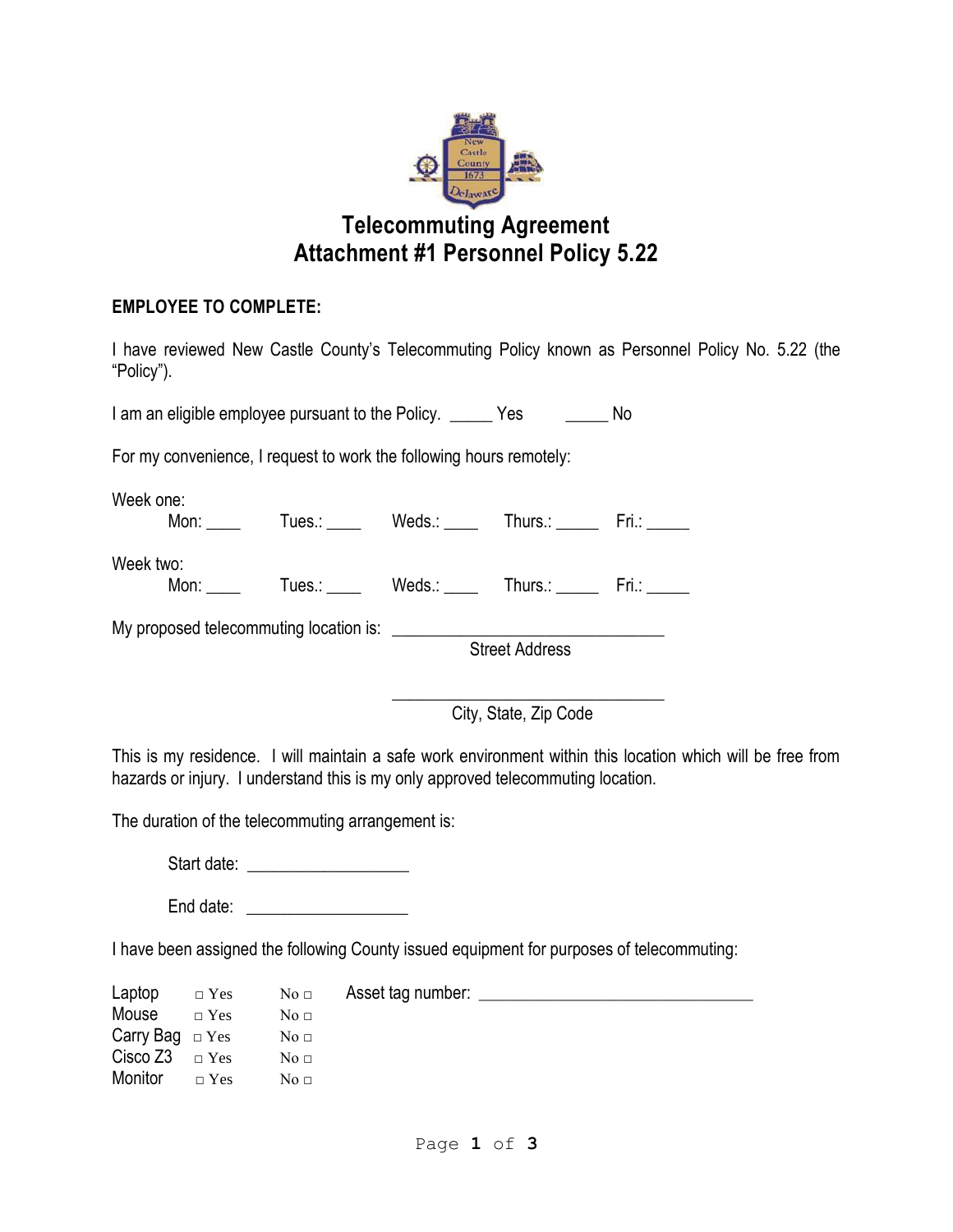Other (List specific):

I understand that I am responsible for keeping this equipment safe and secure and free from damage.

 $\_$  , and the set of the set of the set of the set of the set of the set of the set of the set of the set of the set of the set of the set of the set of the set of the set of the set of the set of the set of the set of th \_\_\_\_\_\_\_\_\_\_\_\_\_\_\_\_\_\_\_\_\_\_\_\_\_\_\_\_\_\_\_\_\_\_\_\_\_\_\_\_\_\_\_\_\_\_\_\_\_\_\_\_\_\_\_\_\_\_\_\_\_\_\_\_\_\_\_\_\_\_\_\_\_\_\_\_\_\_\_\_\_\_\_\_\_

I understand that I must continue to use County's address and phone numbers for all communications and email signatures. I understand that I must report to NCC offices on the days/hours not approved for telecommuting and periodically, as may be required by my supervisor, on days that I am approved for telecommuting. I understand this may occur with very little notice. When in-person meetings are called, they will be held in County offices.

I understand that I must adhere to all departmental and County policies including, but not limited to policies regarding confidentiality of information, work schedules, work hours, use of equipment, ethics, performance, leave use and tracking of work hours.

I understand that the County reserves the right to monitor and log, without notice, all telecommuting activity, including, but not limited to, email. It is further understood that I should have no expectation of privacy in the use of County-related resources.

I understand that the County may terminate this Telecommuting Agreement at any time for any reason upon 14 calendar days' notice, except in cases of emergency, unforeseen operational need, or I am being investigated for a violation of law or County policies, in which case the County may terminate immediately.

I agree to participate in all studies, inquiries, reports, and analyses relating to this program. Employees remain obligated to comply with all County rules, practices and instructions.

I agree that my relationship with the County is centered in New Castle County, Delaware, and that the weight of my contacts with and obligations to the County are in New Castle County, Delaware. Any questions or other matters arising under this Agreement whether of validity, interpretation, performance or otherwise, and any claims related to employment of any nature, will be governed and construed strictly in accordance with the laws of the State of Delaware, without regard to choice of law rules, as though I did not work remotely from another location. I expressly consent to the jurisdiction of the courts of the State of Delaware.

, certify that I have carefully read, fully understand, and will comply with all provisions of Telecommuting Policy – Personnel Policy No. 5.22, and this Telecommuting Agreement.

**\_\_\_\_\_\_\_\_\_\_\_\_\_\_\_\_\_\_\_\_\_\_\_\_\_\_\_\_\_\_\_\_\_\_\_ \_\_\_\_\_\_\_\_\_\_\_\_\_\_\_\_\_\_\_\_\_\_\_\_\_\_\_\_\_\_**

**Employee Signature Date**